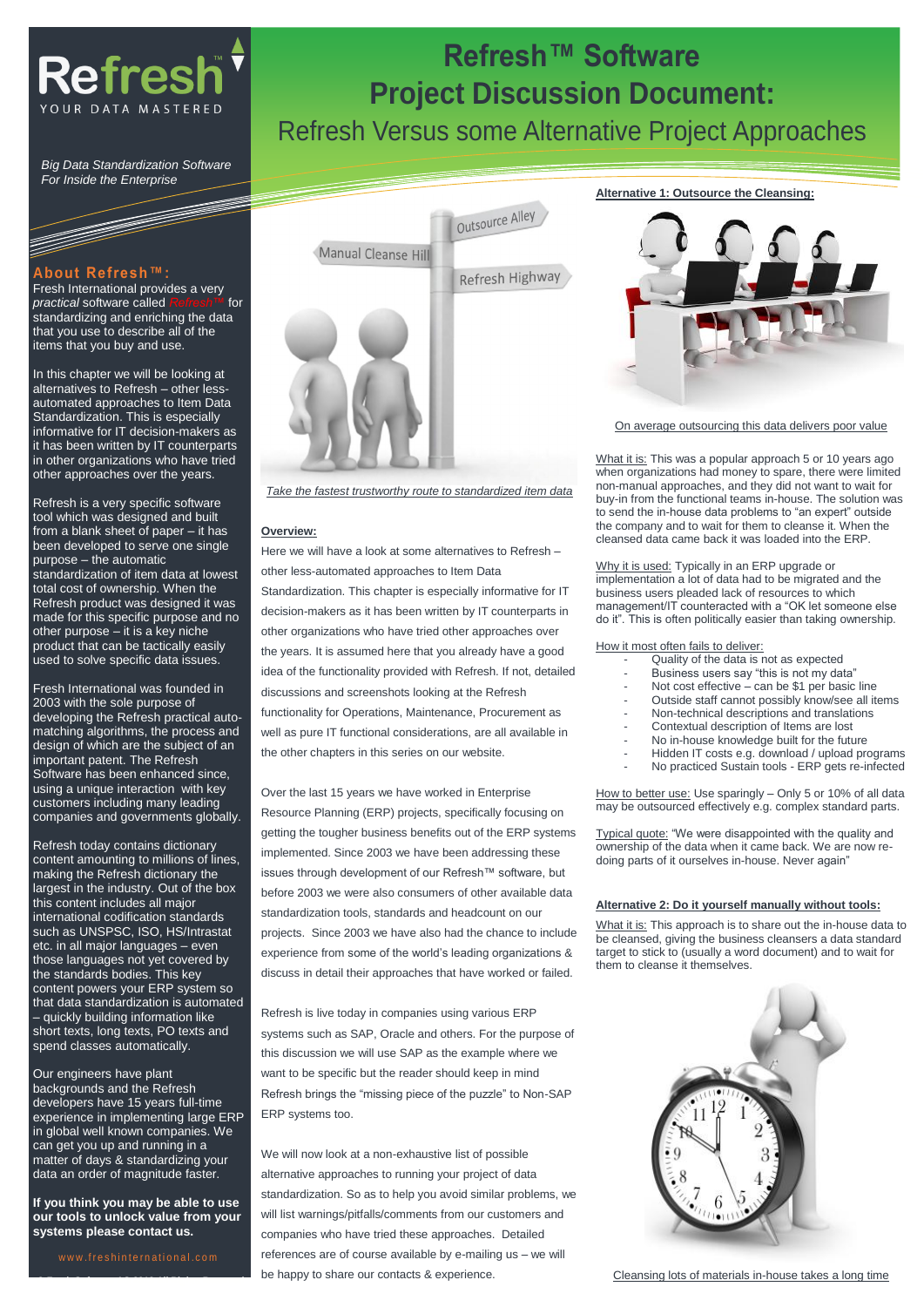## **Refrest** YOUR DATA MASTERED

## **"I'll build my own tool" Approach The Generic Tool Approach The ERP "Bolt-On" Approach**

### **About Refresh™:**

Fresh International provides a very *practical* software called *Refresh™* for standardizing and enriching the data that you use to describe all of the items that you buy and use.

In this chapter we will be looking at alternatives to Refresh – other lessautomated approaches to Item Data Standardization. This is especially informative for IT decision-makers as it has been written by IT counterparts in other organizations who have tried other approaches over the years.

Refresh is a very specific software tool which was designed and built from a blank sheet of paper – it has been developed to serve one single purpose – the automatic standardization of item data at lowest total cost of ownership. When the Refresh product was designed it was made for this specific purpose and no other purpose – it is a key niche product that can be tactically easily used to solve specific data issues.

Fresh International was founded in 2003 with the sole purpose of developing the Refresh practical automatching algorithms, the process and design of which are the subject of an important patent. The Refresh Software has been enhanced since, using a unique interaction with key customers including many leading companies and governments globally.

Refresh today contains dictionary content amounting to millions of lines, making the Refresh dictionary the largest in the industry. Out of the box this content includes all major international codification standards such as UNSPSC, ISO, HS/Intrastat etc. in all major languages – even those languages not yet covered by the standards bodies. This key content powers your ERP system so that data standardization is automated – quickly building information like short texts, long texts, PO texts and spend classes automatically.

Our engineers have plant

backgrounds and the Refresh developers have 15 years full-time experience in implementing large ERP in global well known companies. We can get you up and running in a matter of days & standardizing your data an order of magnitude faster.

#### **If you think you may be able to use our tools to unlock value from your systems please contact us.**

#### w w w . freshinternational.com

**© Fresh Software AG 2013 All Rights Reserved**

## **Refresh™ Software Project Discussion Document: Refresh Versus some Alternative Project Approaches**

Why it is used: This is an approach used in a few cases where companies were not aware of non-manual approaches. or they have been disappointed in the prices and/or quality of other data standardization software/services on offer. It is also used in the rarer cases where IT or the business underestimates the variety of indirect materials and the amount of work needed to standardize them consistently.

How it most often fails to deliver:

- Quality of the data is not consistently applied
- Business users get pulled in to other activities
- Not cost effective technician cost for months
- Not timely generally takes too long
- Pulls resources for too long from critical business
- Frustrates the business users mind-numbing job
- Job is rushed just to get through it
- Not multilingual and if it is, it's poorly translated
- Data standard is too weak & no pre-built dictionary
- Hidden IT costs e.g. download / upload programs
- No practiced Sustain tools ERP gets re-infected

How to better use: Use sparingly - very few materials (<1%) may be done by hand e.g. very unique in-house parts

Typical quote: "We were in a big hurry – we had 6 months planned for all of data extraction, cleansing, conversion and loading. When we finally got resources and started it took so long that eventually we just had to lower our goals for data quality and just load in whatever we had before the big due date of cutover and go-live. Cross-plant de-duplication was the first to get dropped"

#### **Alternative 3: Do it yourself, first building your own tools:**



Matching rules, dictionary & content are longer than you think

What it is: This was a popular approach 5 or 10 years ago when organizations had large IT departments with large IT initiatives and money to spare, and there were no suitable packaged tools available. Typically in an ERP upgrade or implementation there was a request from the business for some software tool to be developed to help them to automate the application of their data standards to many line items.

Why it is used: This tool request either went first to the IT department / outside (to consultants or software development companies) with IT's involvement in selection. Generally IT either tried to do it themselves or went with the software developer with the best IT fit and not the best specification.

How it most often fails to deliver:

- Takes 6months just to build a stable set of rules
	- Business users get frustrated
	- Not cost effective  $-$  IT consulting costs for months
	- No quick-wins  $-$  takes too long to start properly
	- Risk of fizzling out before any benefit is built
- Data standard is too weak & no pre-built dictionary
	- Hidden IT costs e.g. download / upload programs
	- International standards are omitted or untrimmed

How to better use: Use sparingly - Your professional, business-focused, in-house IT staff are much better utilized in fine-tuning and putting the finishing touches on a data standardization system – not building one from scratch.

Typical quote: "We were adding more business rules to the dictionary than we were actually cleansing items"

#### **Alternative 4: Do it yourself using "the standard" tools:**



You need a specific tool – don't use a hammer to undo a nut

What it is: This approach is to purchase a generic one sizefits-all tool, usually based on an IT decision gleamed from the *general item* best practices in the IT literature e.g. Aberdeen, Gartner magic quadrant etc. or based on the advice of the ERP solution provider themselves. These tools are made to cover as many data objects as possible & are not specific enough, leaving the project team to build up all the needed content and tools themselves or buy additional data services from the ERP solution provider / consultants.

Why it is used: This is an approach used in a few cases where IT or the business underestimates the variety of indirect items and the amount of algorithms, content and rules needed to standardize them automatically. Very often the formidable marketing and sales activities of some ERP and consulting providers sell it very well as a best practice.

How it most often fails to deliver:

- Not cost effective expensive & empty
	- Takes 6months just to build a stable set of rules
- Business users get frustrated
- No quick-wins  $-$  takes too long to start properly
- Too high-level for deep business benefits
- Data standard is weak & no pre-built dictionary
- Hidden IT costs e.g. download / upload interfaces
- International standards are untrimmed
- Too many bells and whistles to cover other data

How to better use: Using "the standard tools" e.g. SAP MDM for some things is not a bad idea – some of our customers do for syndication etc. But don't try to get MDM to cover all of the functions of a specialist material standardization tool which has been designed exclusively for this niche purpose.

Typical quote: "We looked in detail at XXX MDM plus XX data services as it was our IT department's default supplier, but after some time digging it was clear that it was just a base from which to build our own data cleansing tool – kind of an empty shell...and the services were costly

#### **Alternative 5: Buy an outside tool "bolt-on" to ERP :**

What it is: This approach is to purchase a more specific tool than the general tool described above, usually based on a fast and purely business decision that this is "exactly what we need". The problem then is to make sure that the software fits well with your ERP system and your IT department's level of comfort for integration risk . It would be better to first ensure that either the software is standalone (not interfering with the ERP system) or its written in the IT standards completely designed for your chosen ERP.